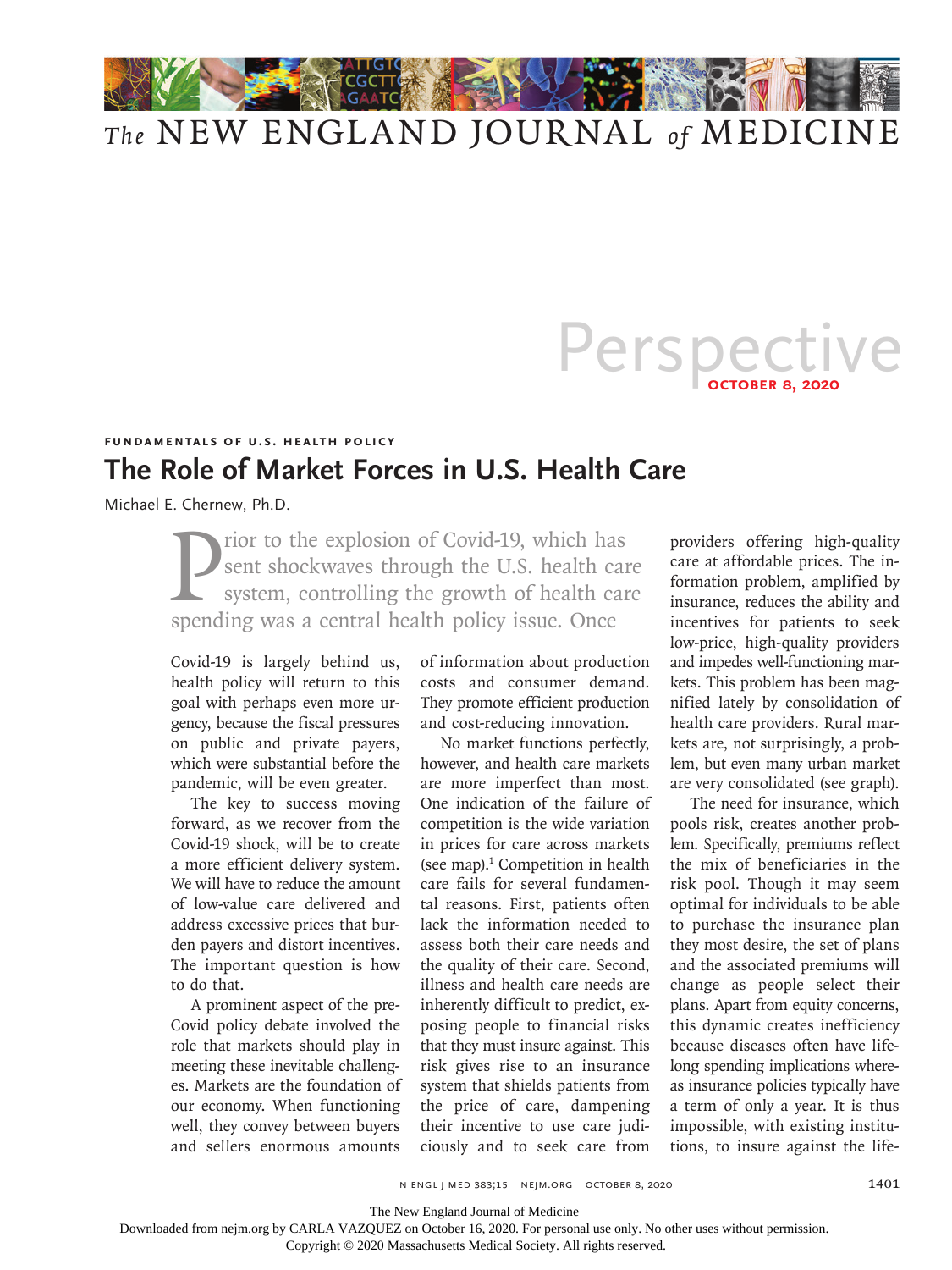

**Ratio of Inpatient Commercial to Medicare Prices.**

Data are the author's measures based on data from 2018 IBM MarketScan Commercial Claims and Encounters Database and Medicare Provider Utilization and Payment Data. Methods are described in Chernew et al.<sup>1</sup> Maryland is omitted because of its global payment model, and South Carolina is excluded because of a data-use agreement.



time risk associated with illness without public policies to promote risk pooling. Other markets face similar challenges, but the magnitude of these problems is greater in health care. A separate concern is that competing insurers, which can hold down premiums, fragment the payment system. This can allow consolidated providers to charge more and, because providers must accommodate different insurer systems, may add to administrative costs. On balance, all these concerns suggest that an unregulated health care market is unlikely to lead to desired outcomes.

**Distribution of Metropolitan Statistical Areas (MSAs) by the Number of Hospital Systems.**

Data are the author's tabulations from 2017 Torch Insight data, adjusted for common system ownership.

The weaknesses associated with market-based health care systems are severe, but that does not mean

n engl j med 383;15 nejm.org October 8, 2020

The New England Journal of Medicine

Downloaded from nejm.org by CARLA VAZQUEZ on October 16, 2020. For personal use only. No other uses without permission.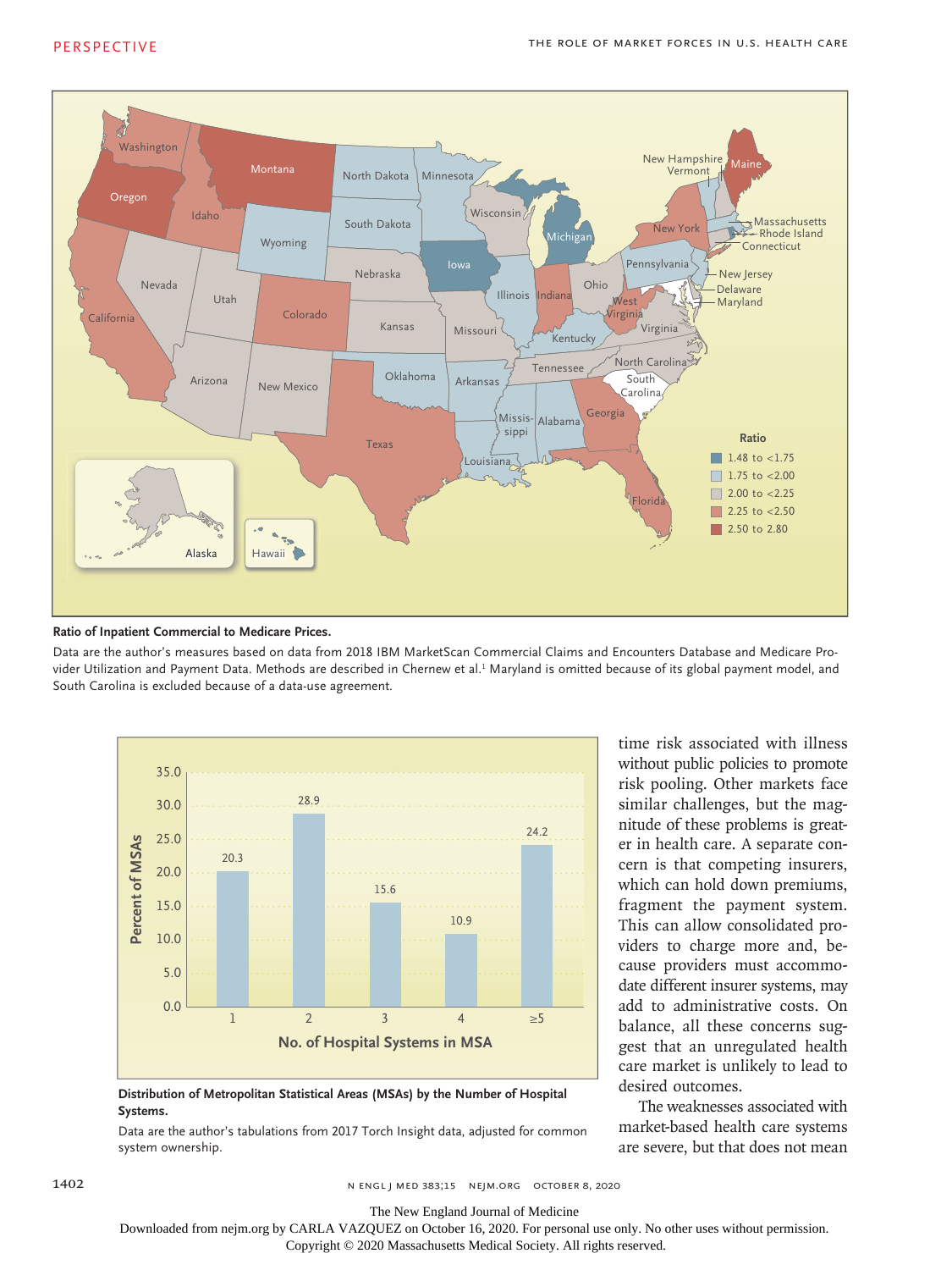the market should be abandoned. Markets have proven successful in many ways  $-$  for example, they have been effective at encouraging innovative care delivery and financing approaches, such as telemedicine, and new payment models, such as accountable care organizations and episode-based payment. Markets have promoted efficient reallocation of resources (e.g., from inpatient to outpatient care or from nursing home to community-based care) in ways that publicly run systems may not. Furthermore, there is evidence that private plans in Medicare (Medicare Advantage plans) can obtain better care at lower cost than the traditional fee-for-service Medicare program can. However, these positive results in Medicare may not generalize to commercial markets, because Medicare Advantage plans have institutional advantages, such as the ability of patients to get care from nonnetwork providers at Medicare prices, that allow them to pay, roughly, Medicare prices rather than commercial prices.

Moreover, when they were forced to compete for enrollees on the marketplaces created by the Affordable Care Act (ACA), without employer involvement in plan designs, insurers rapidly adopted narrow-network designs that promote lower prices for care. It is not clear whether this experience would generalize to higherincome consumers, but at least in this setting, competition has shown that it can generate plan behavior that restrains premiums. If higher-income beneficiaries wanted broader networks with higher premiums, plans with those characteristics would presumably become available on an exchange.

Efforts to improve markets for health care services have often aimed to increase the price sensitivity of patients when they're

choosing to use care or selecting a provider. Such efforts include initiatives to provide patients with better information about health care prices and quality or to design benefit packages that encourage cost-conscious decision making. Unfortunately, existing strategies for improving price transparency have had very little success, primarily because patients rarely use the transparency tools that are available, decisions are complex, and patients fear disrupting their relationships with their physicians.<sup>2</sup>

Benefit designs that provide incentives for desired behaviors have had a larger effect, but have still generally failed to significantly ameliorate market failures. Specifically, blunt cost-sharing approaches, such as high-deductible plans, have failed to encourage price shopping, and though they have reduced utilization, these reductions have affected higherand lower-value care similarly.

Value-based insurance design has increased the use of highvalue services but has rarely addressed the use of low-value services. Reference-pricing plans have changed behavior and lowered spending but have been limited to selected services such as imaging and orthopedic procedures. Tiered and narrow-network plans have also shown some success but have exacerbated problems such as surprise billing.

The slow diffusion of these competition-promoting plans probably reflects employers' hesitance to impose the financial risk on workers that higher cost sharing entails, as well as hesitance to disrupt existing provider relationships. Without widespread diffusion, the amplifying effect that these plans would create by lowering market prices, as opposed to just steering patients, will not occur. The core problem is that for markets to work, patients must face the economic consequences of their choices, but labor-market concerns dampen employers' enthusiasm for adopting plans that impose such consequences.<sup>3</sup>

Efforts to increase price sensitivity in the choice of health plans often focus on supporting insurance exchanges, which remove the labor-market barriers to efficient plan construction, and removing policies, such as the tax deductibility of insurance, that shield decision makers from the full price of a health plan. Such efforts could promote diffusion of plan designs that encourage efficient use of care and reduce costs.

Yet exchanges are not without drawbacks. Risk adjustment remains a challenge, and there is considerable evidence that beneficiaries make poor plan choices.4 People who choose plans with less generous coverage or narrow networks may not fully appreciate the risk they're accepting and may avoid needed, high-value care. Similarly, elimination of the favorable tax treatment of health insurance would surely induce more price sensitivity in people choosing health plans but could weaken the stability of the risk pool and lead to even less generous plans, which, though requiring lower premiums, would impose greater risk, create greater disparities, and possibly lead to worse health care choices.

As a result, any action to support plan competition and encourage adoption of strong patient incentives by plans would probably need to be accompanied by safeguards that maintain market stability, minimize the consequences of poor plan or care choices, and — because efficiency does not imply equity (and may, in fact, exacerbate inequality) —

The New England Journal of Medicine

Downloaded from nejm.org by CARLA VAZQUEZ on October 16, 2020. For personal use only. No other uses without permission.